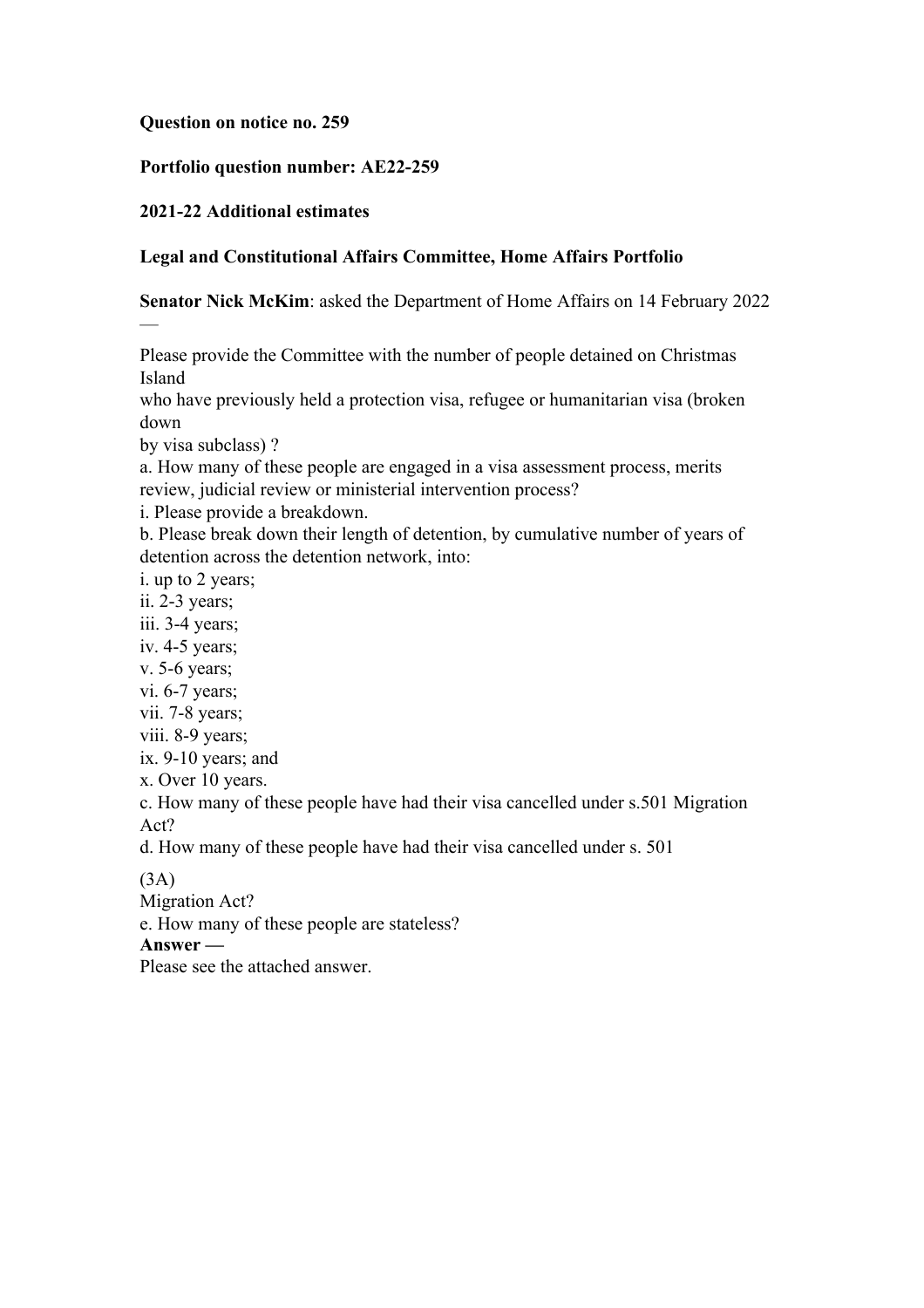#### **SENATE STANDING COMMITTEE ON LEGAL AND CONSTITUTIONAL AFFAIRS ADDITIONAL BUDGET ESTIMATES 14 FEBRUARY 2022**

## **Home Affairs Portfolio Department of Home Affairs**

# **Program 3.5: Onshore Compliance and Detention**

# **AE22-259 - People on Christmas Island who have previously held a protection visa, refugee or humanitarian visa**

Senator Nick McKim asked:

Please provide the Committee with the number of people detained on Christmas Island who have previously held a protection visa, refugee or humanitarian visa (broken down by visa subclass)?

a. How many of these people are engaged in a visa assessment process, merits review, judicial review or ministerial intervention process?

i. Please provide a breakdown.

b. Please break down their length of detention, by cumulative number of years of detention across the detention network, into:

i. up to 2 years;

ii. 2-3 years;

iii. 3-4 years;

iv. 4-5 years;

v. 5-6 years;

vi. 6-7 years;

vii. 7-8 years;

viii. 8-9 years;

ix. 9-10 years; and

x. Over 10 years.

c. How many of these people have had their visa cancelled under s.501 Migration Act?

d. How many of these people have had their visa cancelled under s. 501(3A) Migration Act?

e. How many of these people are stateless?